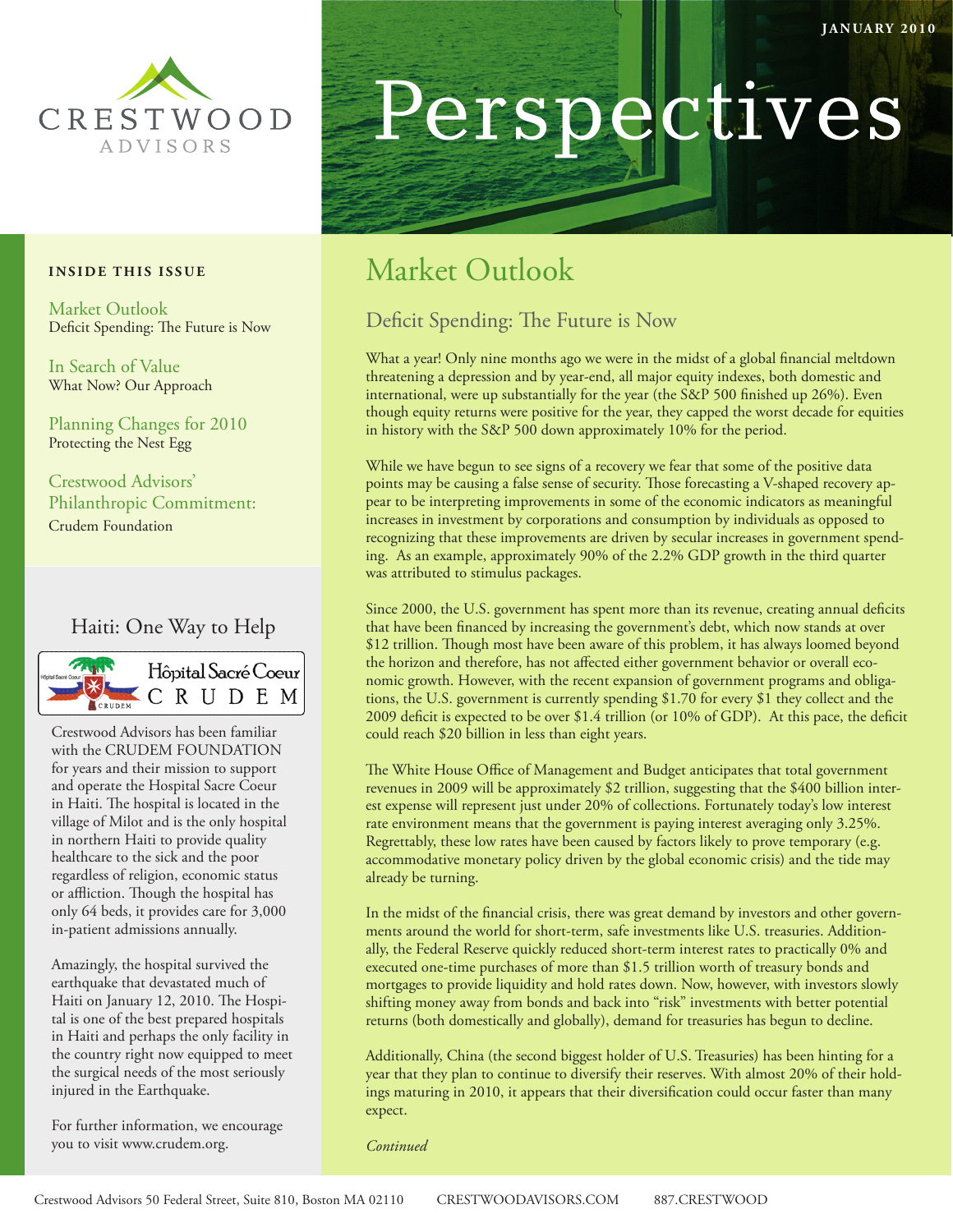

## Market Outlook

*Continued*

The Federal Reserve and central banks around the globe are facing a delicate balancing act between stimulating economic growth and avoiding creating an inflationary environment. With low capacity utilization, 10%+ unemployment, and a fragile housing and commercial real estate market, there is little evidence that the Fed will have to raise short term interest rates in the next few months. However, the Fed recognizes that the liquidity they have injected must be removed and replaced by private sector investment. The timing and transition process will pose its own risks.

It is clear that the market already anticipates these issues, since the yield on 10 year Treasuries has moved from 3.35% to 3.75% in the last several months and the spread between the long-term bonds and short-term notes are the widest on record. These rising rates will not only affect the ability of consumers and corporations to borrow (hence slowing a recovery), but also the interest expense that the government pays on its debt. If rates were to move up by an average of one percent, the interest expense line in the federal budget would jump close to \$550 billion annually (or almost 25% of today's revenues). Compounding these problems over the past few years has been the Treasury's decision to issue bonds with short-to-intermediate maturities (the average maturity is 4 ½ years), as opposed to long-term maturities, creating an environment where they will not only have to issue new debt due to deficits, but also rollover existing maturities.

Most believe that the surge in spending in the last 18 months was necessary to respond to the financial crisis and avoid a deep recession, yet the actions have created a significant economic headwind. With little political will on either side of the aisle in Washington to reduce spending, a greater portion of government revenues will have to be directed to interest expense. Spending on Social Security, health care, education, and national defense will be reduced, or the government will be forced to borrow additional money (i.e. more deficit spending). At some point, the spiraling debt will create an interest bill many fear will only be paid by additional deficits. As the public starts to truly understand the enormity of the problem, the ongoing debate about the size and role of government will become more intense. It appears inevitable that we will be entering a period of higher taxes, declining governments benefits, and potentially slower real economic growth.

With this backdrop, we recognize that it is difficult to predict what shape the economic recovery will look like and we therefore remain cautiously optimistic. We believe that, over time, the headwinds will be bearish for bonds and more bullish for equities and commodities. We also acknowledge even after the strong returns in 2009, equities over the short-term could continue their recent advances driven by liquidity, corporate cost cutting, low short-term interest rates, a weak dollar, and reemerging, though fragile, consumer spending.

Today, the low interest rate environment remains challenging for income-oriented investors. For the reason outlined above, cash and US Treasuries remain unattractive investments though other fixed-income sectors appear likely to generate positive, yet modest, returns. We continue to invest in highquality short-to-intermediate municipal and corporate bonds given that they offer attractive relative yields and the shorter maturities mitigate inflation risks and provide reinvestment flexibility. Additionally, municipal bonds will offer added benefits by shielding income as structural government deficits eventually lead to higher tax brackets. Finally, other fixed income investments, including bank loans and international bonds, will continue to offer attractive, though perhaps more historically "normal" returns. We have made small investments in inflation protected securities and we will continue to monitor the opportunities in that market.





In the face of rising interest rates and global demand, commodities will likely continue to offer attractive returns. Specifically, emerging market regions like China should spur consumption as raw materials, food and energy supplies are still inadequate. Additionally, though gold finished up 24% in 2009, its movement over the last few years is hardly a bubble in the making. With inflation on the horizon, we believe that there is additional upside and we will become more cautious when there are signs that the government has changed its policy on printing money.

As the following article on our investment process describes, our disciplined fundamental approach to identifying equity investments is focused on growth, profitability and valuation. While the market rally of 2009 has made it more challenging, we continue to find attractive ideas in consumer staples, health care, and technology and remain cautious of industries tied to discretionary consumer spending. We continue to complement our equity holdings with exposure to international markets that have provided non-correlating returns driven primarily by stronger GDP growth. Additionally, though the U.S. dollar could rally short-term depending on the US recovery, longer-term we believe returns on international investments may benefit from further dollar depreciation against emerging and resource-rich nations.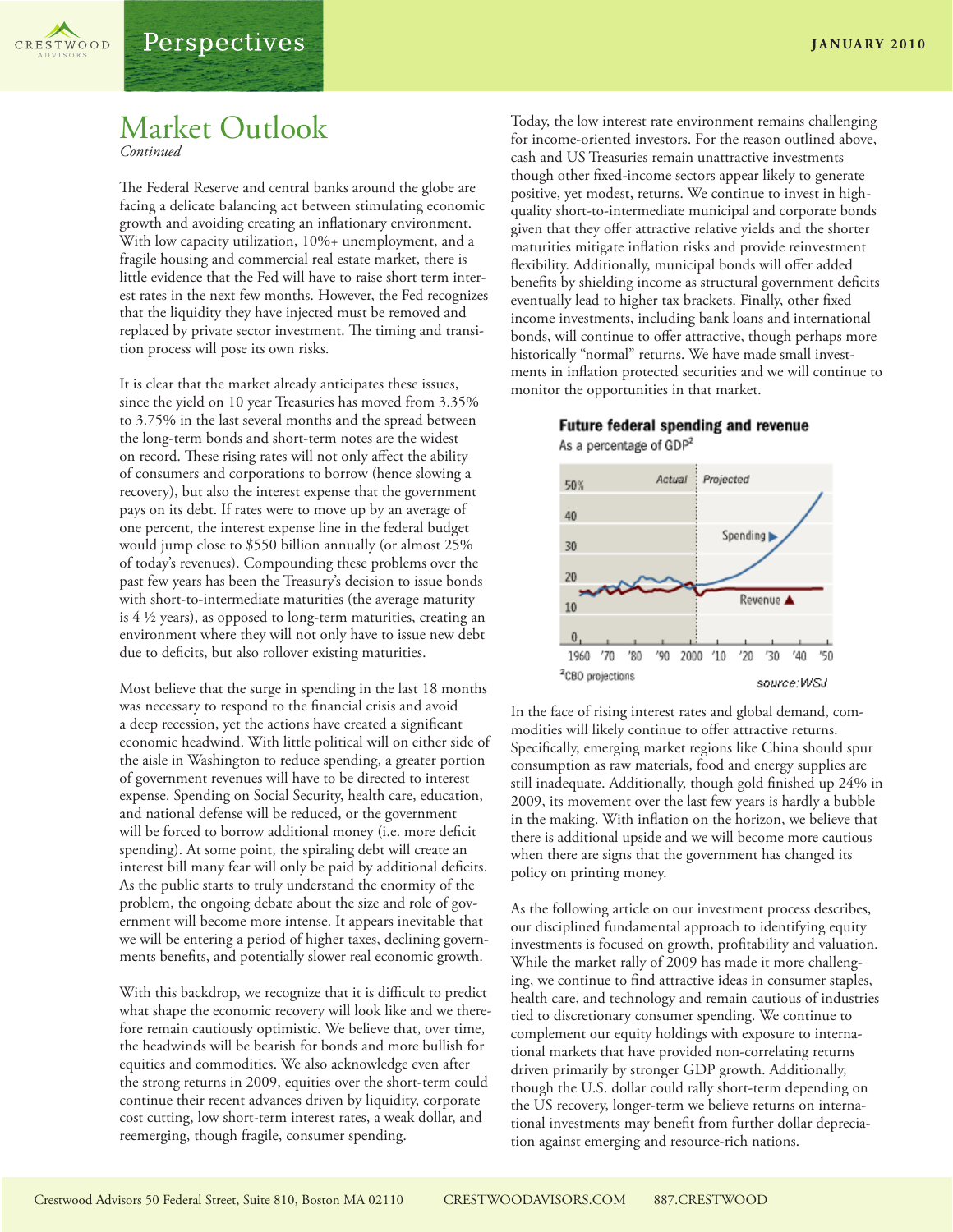

## In Search of Value

*"If you understand a business – if you can see its future perfectly – then, obviously, you need very little in the way of margin of safety. Conversely, the more things that can happen, the more uncertainty there is, the more vulnerable the business is or the greater the possibility of change, the larger the margin of safety you require…" (Warren Buffet on the "margin of safety".)*

After a 70%+ rally in U.S. equities since the market bottom in March, the stock market is no longer an abundant source of bargains. We have remained disciplined and patient with our investment process and, especially in today's uncertain yet recovering economic environment, we continue to take a relatively conservative view of future cash flows as we value businesses for possible investment. Despite the broad appreciation in global asset prices and our cautious views, we continue to unearth what we believe are attractive long-term investment opportunities.

#### **Our Process**

We look to invest in industry leading, high quality companies that possess a degree of visibility into the long-term growth of their businesses which is supported by identifiable secular drivers. Other characteristics we desire include a strong balance sheet and robust free cash flow generation (self-funding businesses), a sustainable competitive advantage, and strong or improving returns on invested capital.

Our approach marries quantitative and qualitative analysis to find compelling value across all sectors of the global equity market. Investments are made when the stock is trading at a meaningful discount to our view of intrinsic value per share.

#### **Drilling for Opportunity in the Energy Sector**

One example that highlights our approach was our investment in gas drilling company XTO Energy Inc. XTO is a company we identified in early 2009 as an excellent business with attractive fundamentals, but the valuation at that time was about 15% above what we were willing to pay to satisfy our margin of safety requirement.

We remained patient given our estimate of valuation and were eventually able to take advantage of a subsequent 18% correction in the stock price from the time of our original work and our initial purchase of XTO stock was made during mid 2009 when the stock was trading at a more attractive 30% discount to our view of intrinsic value.

Last month energy industry giant Exxon Mobil revealed that it too had identified value in XTO when it announced its intent to acquire XTO for \$51.69 per share. The offer price is right in line with our view of intrinsic value for XTO and

represents a 44% premium to our original purchase price for the stock.

#### **Opportunities With a Struggling Consumer**

Although we continue to believe that the multi-year profligacy of the American consumer is not likely to be repeated for many years, we recently identified an attractive investment opportunity within the Consumer Sector that we added to portfolios in September of 2009 – DirecTV (DTV).

DTV is a leader in the Pay TV industry with 18.3 million U.S. and 4.1 million Latin American satellite subscribers. It is also the fastest growing Pay TV provider in the U.S. and continues to take share from the cable companies. The company has a great long-term track record of creating shareholder value (102% return since 12/03 versus S&P 5% return during that period) as management has grown the business prudently and profitably: returns on capital and free cash flow have both more than tripled over the past 5 years.

DirecTV's business possesses a unique combination of offensive and defensive characteristics that have enabled the stock to outperform in both strong and weak equity markets. DTV's offensive nature is a result of continued strong growth which is driven by opportunities for new subscribers (market share gains), Latin American growth opportunity, higher pricing, and additional services.

Cash flow visibility is a result of the subscription based nature of its customers and we consider DTV a defensive business because consumers don't typically cancel Pay TV services outright during a recession. (DTV revenues grew about 9% in 2009.)

Valuation is attractive and we have been able to purchase shares at a 30% discount to our view of intrinsic value which provides us with a comfortable margin of safety. Importantly, management has a strong record of returning capital to shareholders as they have repurchased 30% of shares outstanding between 2006 and 2008 and we expect they will continue to repurchase billions of dollars in stock over the next couple of years. Given the strong competitive position and growth profile, along with a pristine balance sheet and robust cash flow generation we believe DTV is a strong takeout candidate as well.

#### **Crestwood Equity Portfolio**

As a result of our disciplined investment process, our equity portfolio is comprised of investments in high quality businesses that trade at discounts to our view of intrinsic value.